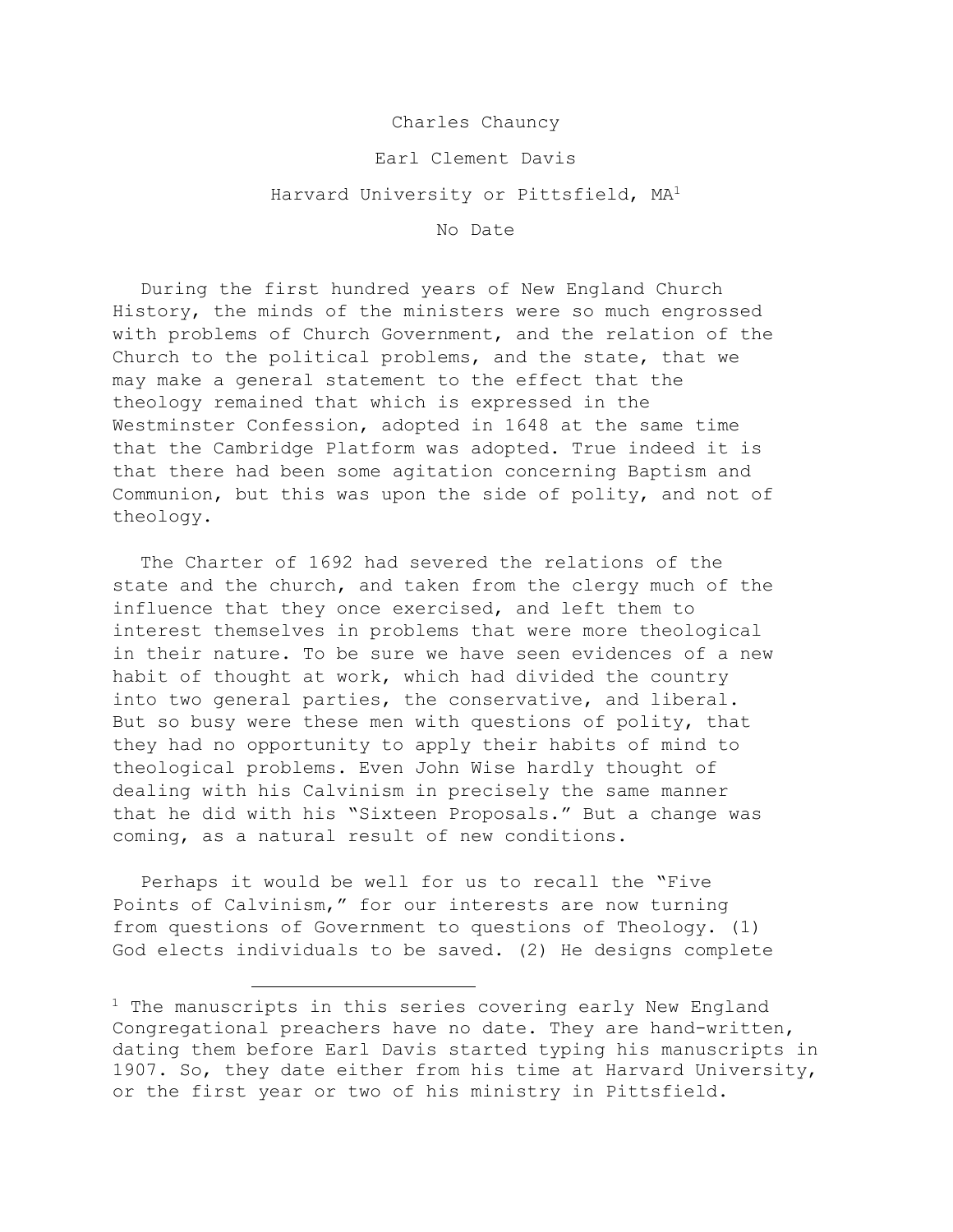redemption for these only. (3) Fallen man is of himself incapable of true faith and repentance. (4) God's grace is efficacious for the salvation of the elect. (5) A soul once regenerated and converted is never ultimately lost.

But the hard lines of this system were being weathered away. (1) The greater freedom of the New World made traditions less binding. (2) Democratic ideas were developing very rapidly. (3) There was a tinge of Fatalism in early days, e.g., Cotton Mather.

By about 1725 there began to appear many ideas that were not strictly Calvinistic. Whatever these ideas, they were all branded with one name "Arminian." In 1726 Cotton Mather said no minister could be found in N.E. who held Arminian views. But in 1736 Johnathan Edwards says that it was appearing in New England. In 1750 Edwards says that there is danger that the young generation would come entirely under the influence of Arminianism.

In comparison with Calvinism above defined, we may notice the changed attitude by calling to mind what one commonly called "the five points of Arminianism." (1) Conditional election. (2) Universal redemption, i.e., Christ died for all alike, but only those who accept his atonement by faith will be actually saved. (3) Salvation by Grace, or that man can exercise true faith only by the regenerating grace of the Holy Spirit with which grace however, he can cooperate. (4) Grace [is] not irresistible. (5) Falling from a state of grace is possible. The general tendency of this new movement is seen in two of its ideas. (1) It places greater emphasis upon man. (2) It emphasized means of grace, i.e., education and character as [a] means of salvation.

These two tendencies represent the development of a liberal, and an orthodox party within the Christian Church of New England. The conservative branch is represented by Johnathan Edwards and his followers. The liberal branch, or moderate branch, is represented by Chas. Chauncy, and terminated in the Unitarian body. For the present we shall follow the movements taking as the leader Chas. Chauncy, Pastor of the 1<sup>st</sup> Church of Boston.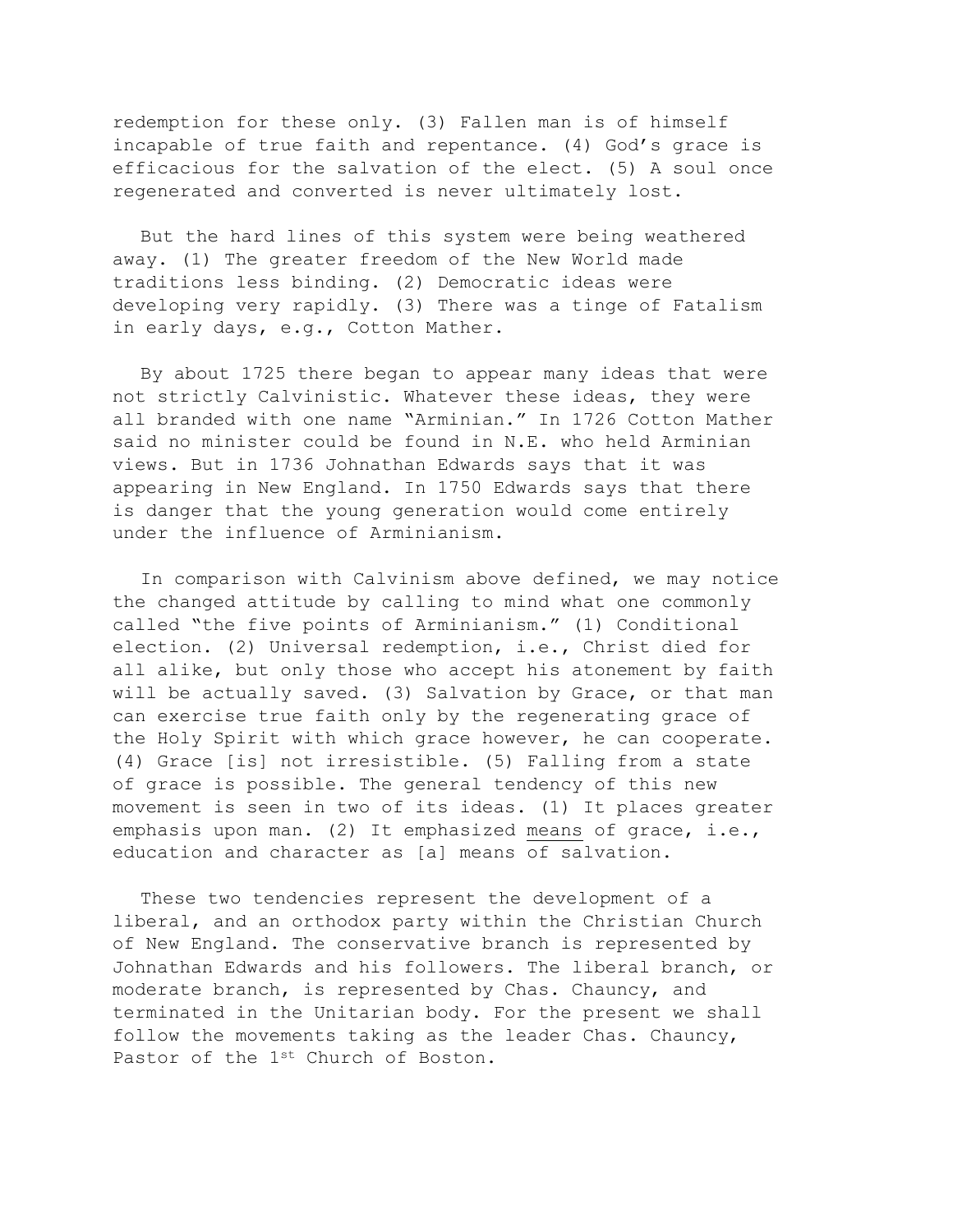Chauncy was born in 1705, in the year that Cotton Mather issued the sixteen proposals. Died in 1787. His father was a merchant, his grandfather was 2nd President of Harvard. He graduated from Harvard in 1721. Was ordained pastor of 1st Church [in] 1727.

His life in so far as it concerns the thought movement with which we are concerned centers about three controversies. (1) Revival controversy. (2) Episcopal controversy. (3) Theological controversy.

A little insight into the kind of man Chauncy was is seen in the following written by a friend, "He was, like Zacchaeus, little of stature. God gave him a slender feeble body, a very powerful vigorous mind, and strong passions; and he managed them all exceedingly well. His manners were plain and downright, dignified, bold, and {???}. In conversation with his friends he was pleasant, social, and very instructive." (Walker's Ten N.E. Leaders, p. 273). The New England of the time of Chauncy was not the New [England] of 50 or 75 years before, and Boston perhaps more than any other town reflected this change. The town authorities, for instance, reported to the general court in 1735 that Boston had become "the resort of all sorts of poor people, which instead of adding to the wealth of the town, serve only as a burden and a continual charge." (Walker's Ten N.E. Leaders, p. 275). "Religiously estimated, Boston was not what it had been in the days of the founders. The old Puritan enthusiasm had departed. Wealth, commercial interests, and the presence of a foreign office holding class had largely defined religion [out] of its original primacy in popular interest. Whitefield, the evangelist, wrote in his journal of 1740, "The {???} seem to be too much conformed to the world. There's much of the pride of life to be seen in their assemblies. Jewels, patches, and gay apparel are commonly worn by the female sex, and even the common people, I observed, dressed of in the Pride of life."

Unto these conditions come Whitefield, and almost like a thunder storm, he swept over this country in 1740, conducting revivals in all important places. He was a preacher of great power, and with a tremendous influence. Under his preaching the storm of religious enthusiasm which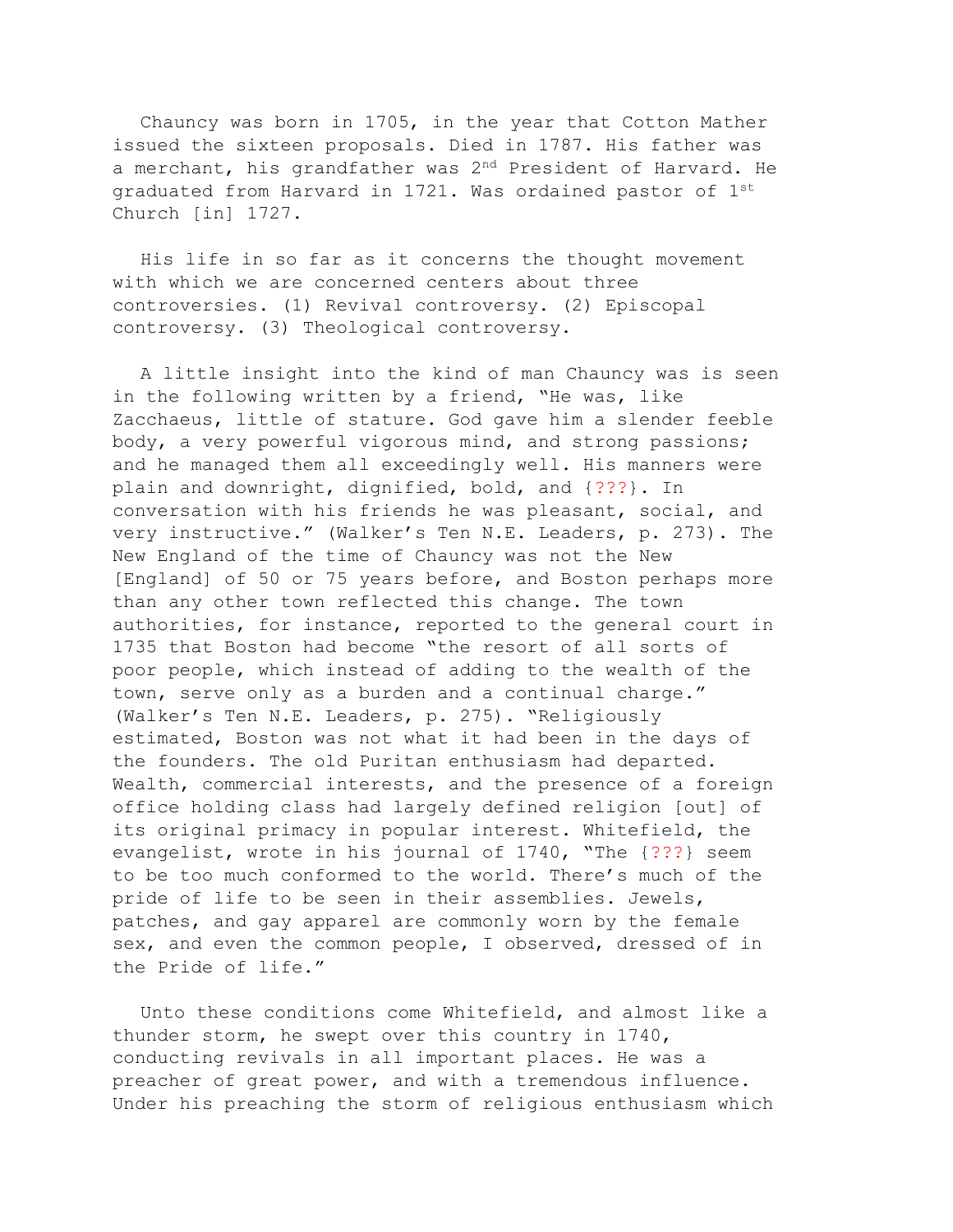had been gathering force for 5 years or more burst upon the country with all the force of a cyclone. Many were converted, and some joined the church. It is alleged that there were 25 or 30 thousand converts. Perhaps their nature is seen in that on repeated occasions men cried out, and women fainted: many in the {???} congregations declared themselves converted.

This "Great Awakening" of 1740 gave rise to a very keen controversy which brought out the latent ideas of the clergy and made them show their colors. Chauncy was among those who condemned the revival. In 1743 he published a book under the title, "Seasonable Thoughts on the State of Religion" which treated of the revival.

His objections rested chiefly upon two grounds. (1) He objected to itinerant preaching because it was uncongregational, and then some of the lesser lights who followed Whitefield were guilty of many objectionable actions.

(2) He objected to the criticisms that the evangelists passed upon the clergy. In the Old South Church in Boston, Whitefield said, "The {???} of Preachers talk of an unknown unfelt Christ. And the reason why congregations have been dead, is because dead men preach to them." At New Haven he preached on the dreadful "ill-consequences of an unconverted ministry." These words which became more bitter and vituperative as the controversy increased did not agree with men like Chauncy. In fact Davenport, the last of the lot of evangelists became insane, and its seems that this cloud of insanity hangs over the whole movement.

This revival resulted in: (1) The loss of influence of the ministers. (2) The rise of Separated Churches, whose grounds of separation were precisely the same as the grounds upon which {???} Brown and others had stood for. But here in New England 150 years later the New England Churches, the direct descendants of the early separatists oppose these new separatists.

(3) The third result of this revival was the emphasis it placed upon the emotional element of religion, and hence the old idea of the direct influence of God upon the soul